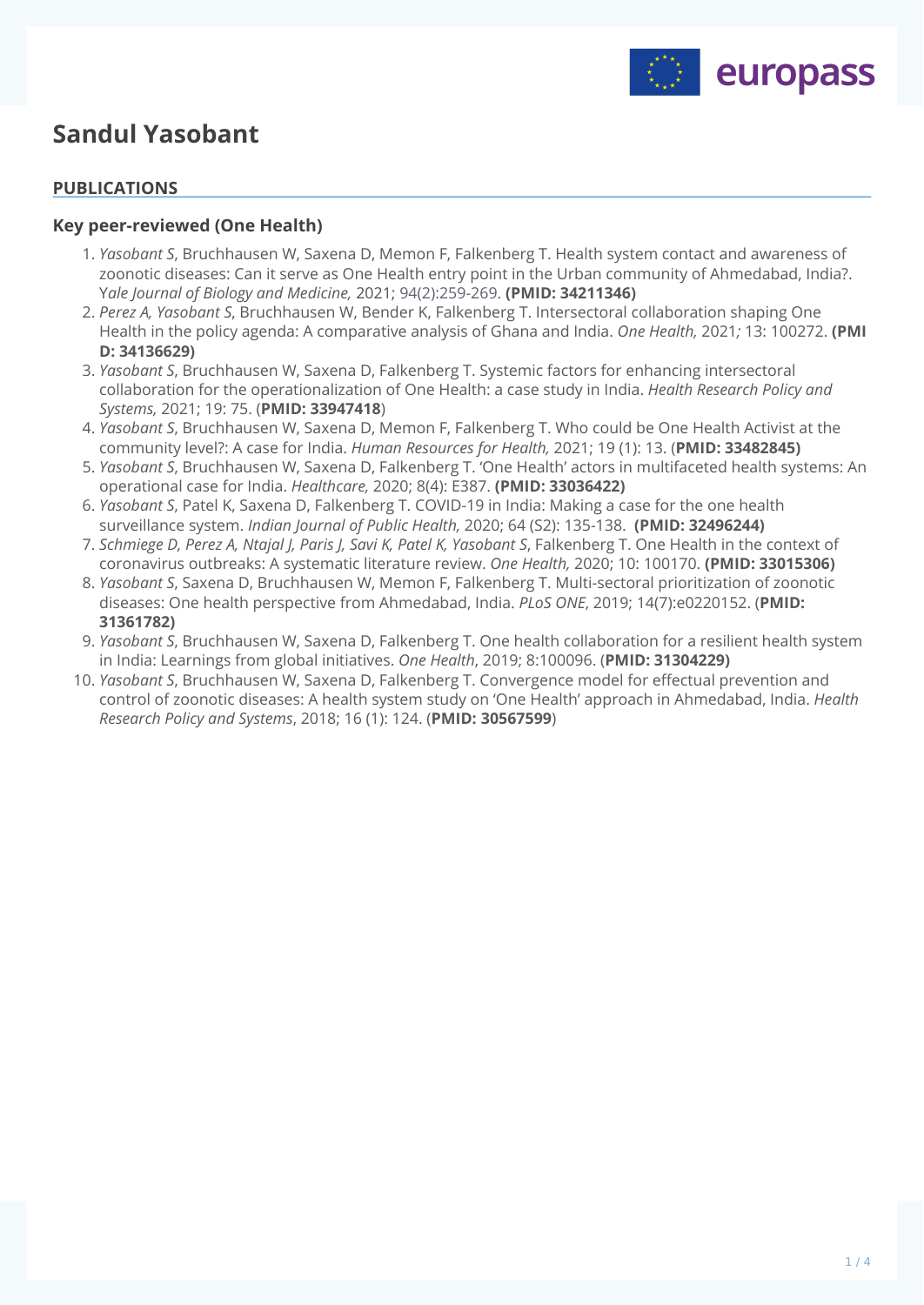## **Key peer-reviewed (Health Policy & Systems Research)**

- 1. Voss J, *Yasobant S*, Akridge A, Tarimo E, Seloilwe E, Hausner D, Mashalla Y. Gaps, Challenges, and Opportunities for Global Health Leadership Training. *Annals of Global Health,* 2021; 87(1): 62, 1–14. **(PMID: 34307065)**
- 2. Kalpana P, Patel K, *Yasobant S*, Saxena D. Water, Sanitation, and Hygiene (WASH) during COVID19 pandemic in India: Practicability in poor settings! *Social Sciences & Humanities Open,* 2021; 4(1): 100195. **(PMID: 343083 37)**
- *Yasobant S*, Saha S, Puwar T, Saxena D. Toward the Development of an Integrated Climate-Sensitive Disease 3. Surveillance in Southeast Asian Countries: A Situational Analysis. *Indian Journal of Community Medicine,* 202 0; 45(3):270-273. **(PMID: 33353999)**
- 4. Schmidt WP, Chauhan K, Bhavsar P, *Yasobant S*, Patwardhan V, Aunger R, Mavalankar D, Saxena D, Curtis V. Cluster-randomised trial to test the effect of a behaviour change intervention on toilet use in rural India: results and methodological considerations. *BMC Public Health,* 2020; 20, 1389. **(PMID: 32917160)**
- 5. Mohanty S, Epari V, *Yasobant S*. Non-communicable disease care and physical activity promotion in India: analysis of recent policies, guidelines and work plans. *BMJ Family Medicine and Community Health,* 2020; 8: e000206. **(PMID: 32518613)**
- 6. Mohanty S, Epari V, *Yasobant S*. Can Yoga Meet the Requirement of the Physical Activity Guideline of India? A Descriptive Review. *International Journal of Yoga,* 2020; 13(1):3-8. **(PMID: 32030015)**
- Patel K, Kalpana P, Trivedi P, *Yasobant S*, Saxena D. Assessment of water, sanitation and hygiene in HCFs: 7. which tool to follow?. *Reviews on Environmental Health*, 2019; 34 (4): 435-440. **(PMID: 31265433)**
- Shah K, *Yasobant S*, Saxena D. Camel milk for reduction of diabetes risk: Are we heading toward the right 8. direction? *Journal of Family Medicine and Primary Care*, 2019; 8 (10): 3083-3085. **(PMID: 31742123)**
- Vora K, Saiyed S, *Yasobant S*, Shah S, Mavalankar DV. Journey to death: Are health system failing mothers? *I* 9. *ndian Journal of Community Medicine*, 2018; 43(3):233-38. (**PMID: 30294095**)
- *Yasobant S*, Shewade HD, Vora KS, Annerstedt KS, Isaakidis P, Dholakia NB, Mavalankar DV. Effect of 10. previous utilization and out-of-pocket expenditure on subsequent utilization of a state-led public-private partnership scheme "Chiranjeevi Yojana" to promote facility births in Gujarat, India. *BMC Health Services Research*, 2017; 17:302. **(PMID: 28441941)**
- 11. Vora KS, *Yasobant S*, Sengupta R, De Costa A, Upadhyay A, Mavalankar DV. Options for optimal coverage of free C-section services for poor mothers in Indian state of Gujarat: Location allocation analysis using GIS. *P LoS ONE,* 2015; 10 (9): e0137122. **(PMID: 26332207)**
- 12. Vora KS, *Yasobant S*, Patel A, Upadhyay A, Mavalankar DV. Has Chiranjeevi Yojana changed the geographic availability of free Comprehensive Emergency Obstetric Care Services in Gujarat, India? *Global Health Action,* 2015; *8: 28977*. **(PMID: 26446287)**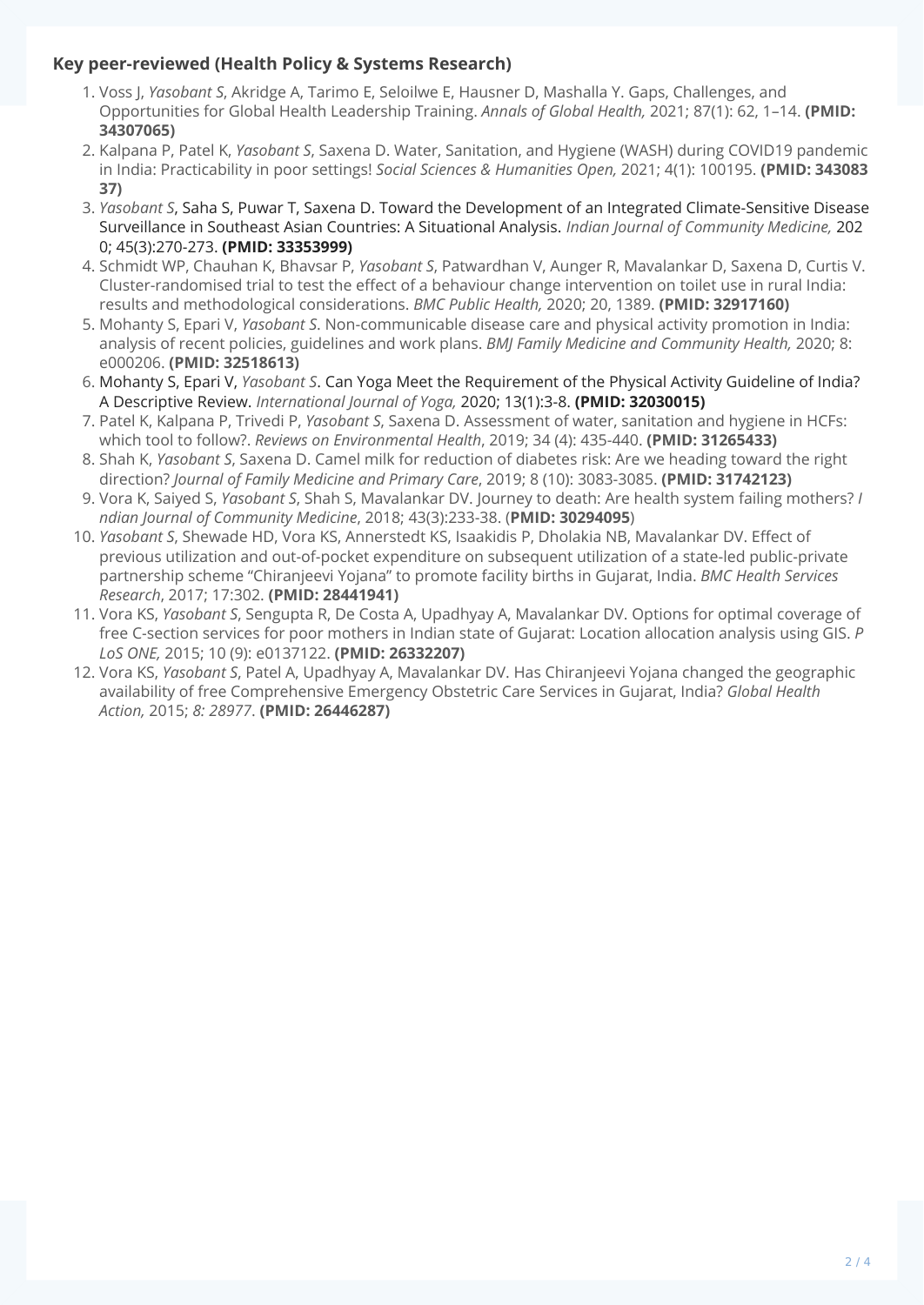## **Key peer-reviewed (Others)**

- *Yasobant S*, Bhavsar P, Kalpana P, Memon F, Trivedi P, Saxena D. Contributing Factors in the Tuberculosis 1. Care Cascade in India: A Systematic Literature Review. *Risk Manag Healthc Policy,* 2021; 14:3275-3286. **(PMI D: 34408513)**
- 2. Trivedi P, Patel K, *Yasobant S*, Kalpana P, Bhavsar P, Raval D, Saxena D. Visually clean is not necessarily microbiologically safe: Learnings from WASH assessment of maternity units of Gujarat, India. *Journal of Family Medicine and Primary Care*, 2020; 9:788-92. **(PMID: 32318421)**
- *Yasobant S*, Mohanty S. Physiotherapists as Public Health Promoters: Will it be Mirage or Legitimacy in 3. India? *Journal of the Associations of Physicians of India,* 2019; 67(4):92. **(PMID: 31299854)**
- *Puwar T, Yasobant S*, Saxena D. Are school‑going adolescents mentally healthy? Case study from 4. Sabarkantha, Gujarat, India. *Indian Journal of Community Medicine*, 2018; 43: S23-27. (**PMID: 30686870**)
- 5. Patel P, Puwar T, Shah N, Saxena D, Trivedi P, Patel K, *Yasobant S et al.* Improving Adolescent Health: Learnings from an Interventional Study in Gujarat, Indian Journal of Community Medicine, 2018; 43: S12- S17. **(PMID: 30686868)**
- Saxena D, *Yasobant S*, Golechha M. Situational Analysis of Sickle Cell Disease in Gujarat, India. *Indian Journal* 6. *of Community Medicine*, 2017; 42(4):218-21. (**PMID: 29184322**)
- *Yasobant S*. Comprehensive public health action for our aging world: the quintessence of public health 7. policy. *Journal of International Medical Research,* 2018; 46(2): 555-556. **(PMID: 28718692)**
- *Yasobant S*, Trivedi P, Saxena D, Puwar T, Vora K, Patel M. Knowledge of hepatitis B among healthy 8. population: A community-based survey from two districts of Gujarat, India. *Journal of Family Medicine & Primary Care,* 2017; 6(3): 589-594. **(PMID: 29417014)**
- *Yasobant S*, Vora KS, Shewade HD, Annerstedt KS, Isaakidis P, Mavalankar DV, Dholakia NB, De Costa A. 9. Utilization of the state-led public-private partnership program "Chiranjeevi Yojana" to promote facility births in Gujarat, India: A cross-sectional community-based study. *BMC Health Services Research*, 2016; 16:266. **(PMID: 27421254)**
- 10. Charan J, Saxena D, Goyal JP, *Yasobant S*. Efficacy and safety of Carica papaya leaf extract in the dengue: A systematic review and meta-analysis. *International Journal of Applied and Basic Medical Research,* 2016; 6: 249-254. **(PMID: 27857891)**
- 11. Batham C, *Yasobant S*. A risk assessment study on work-related musculoskeletal disorders among dentists in Bhopal, *Indian Journal of Dental Research*, 2016; 27(3): 236-41. **(PMID: 27411650)**
- 12. Reddy EM, *Yasobant S*. Musculoskeletal disorders among municipal solid waste workers in India: A crosssectional risk assessment. *Journal of Family Medicine & Primary Care,* 2015; 4(4): 519-24. **(PMID: 26985409)**
- *Yasobant S*, Rajkumar P. Work-related musculoskeletal disorders among health care professionals: A cross-13. sectional assessment of risk factors in a tertiary hospital, India. *Indian Journal of Occupational & Environmental Medicine*, 2014; 18(2), 75-81. **(PMID: 25568602)**

# **Book/ Chapters**

- *Yasobant S*, Arredondo AMP, Felappi JF, Ntajal J, Paris JMG, Patel K, Savi MK, Schmiege D, Falkenberg T. 1. (2021). Integrating public services under One Health for the mitigation of future epidemics. In: Nima Rezaei, (eds.), Integrated Science of Global epidemics, Springer, UK.
- *Yasobant S*, Bruchhausen W, Saxena D. (2020). Applications of Systems Thinking for Health System 2. Research: A One Health perspective. SAGE Research Methods Cases: Medicine and Health, SAGE, UK. **(DOI: 10.4135/9781529730739)**
- 3. Saxena D, *Yasobant S*. (2020). Information Overload. In: Schintler LA, McNeely CL (eds.), Encyclopedia of Big Data, Springer, Cham. **(DOI: 10.1007/978-3-319-32001-4\_374-1)**
- 4. Saxena D, *Yasobant S*. (2020). Participatory Research for Health Service Delivery Among Rural Adolescents: A Case From Gujarat, India. SAGE Research Methods Cases: Medicine and Health, SAGE, UK. **(DOI: 10.4135/9781529712940)**
- *Yasobant S*, & Saxena D. (2019). Global Applications of One Health Practice and Care (pp. 1-306). Hershey, 5. PA: IGI Global, USA. **(DOI:10.4018/9781522563044)**
- *Yasobant S*, Vora KS, Upadhyay A. (2015). Geographic Information System Applications in Public Health: 6. Advancing Health Research. In: Panagiotis Manolitzas (Ed), Effective Methods for Modern Healthcare Service Quality and Evaluation, IGI Press, USA. **(DOI: 10.4018/978-1466699618.ch007)**
- 7. Vora KS, Trivedi P, *Yasobant S*, Mavalankar DV. (2015). Maternal Health Situation in India: Issues and Options. In: Schwartz DA (Ed), Maternal Mortality: Risk Factors, Anthropological Perspectives, Prevalence in Developing Countries and Preventive Strategies for Pregnancy-related deaths. Nova Publisher, USA. **(ISBN: 978-1-63482-709-6)**